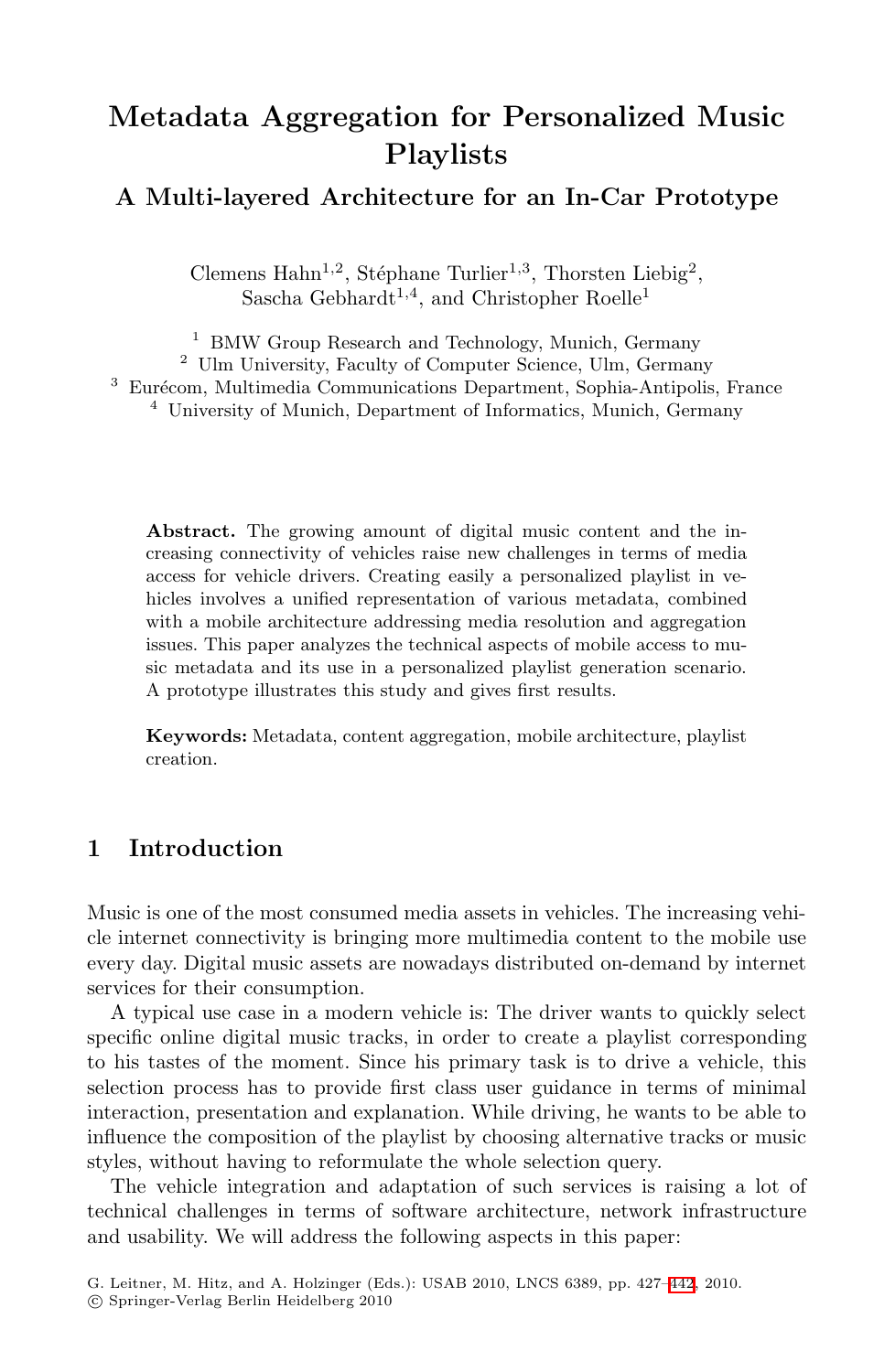- **–** provide the use[r w](#page-4-0)ith playlist generation techniqu[es](#page-1-0) that require few interactions but still allow granularity.
- **–** define an [effi](#page-5-0)cient architecture, adapted to the mobile use and the vehicle requirements.
- **–** make use of internet cloud metadata from external providers while containing the software complexity overhead.

<span id="page-1-0"></span>We will first present the problem of playlist creation for vehicles in section 2 and describe the state of the art in section 3. After a technical discussion about the different sources of music metaknowledge according to their integrability into a mobile architecture in section 4 and we will propose a prototype of playlist generation, that takes into account architecture constraints for the aggregation of content, as well as techniques that allow the user to take advantage of it and consume easily music in a vehicle.

# **2 Using Metaknowledge to Create Music Playlists**

<span id="page-1-2"></span>From a user's point of view, the creation of a playlist is an optimization problem between the time necessary to create the playlist and the quantity of music assets which are available. Important parameters are the quantity and the quality of [a](#page-14-0)vailable information that helps the user to make his decisions. We will discuss in this section the different kinds of criteria that can be used to create a playlist and explain how a mobile device like a vehicle can access them.

### **2.1 Techniques for the Creation of Music Playlists**

Digit[aliz](#page-14-1)e[d](#page-14-2) [m](#page-14-2)usic is a media as[set](#page-15-1) that can be sorted and selected through different techniques [2].

### **Creating Playlists Based on Music Similarity**

- **acoustic similarity:** differe[nt lo](#page-14-3)w-level featur[es](#page-1-1) (MFCCs or MPEG-7) can be extracted from the audio signal and using da[ta](#page-14-4) mining techniques to compute similarity, [10], [9].
- **expert opinion:** the music genome project [24] has identified more than [4](http://www.last.fm/)00 musical attributes that are analyzed by experts and saved in a database.
- <span id="page-1-1"></span>**– social information:** Social services allow users to share free-text tags, tracks, artists or genre favorites, playlists and to write comments. They often implement implicit relevance feedback mechanisms based on the monitoring of the user behavior (like the scrobbling protocol [13] from Last. $FM<sup>1</sup>$ ). Based on this information, it is possible to compute playlist co-occurrence [3], or to analyze common tags between playlists.

 $1$  http://www.last.fm/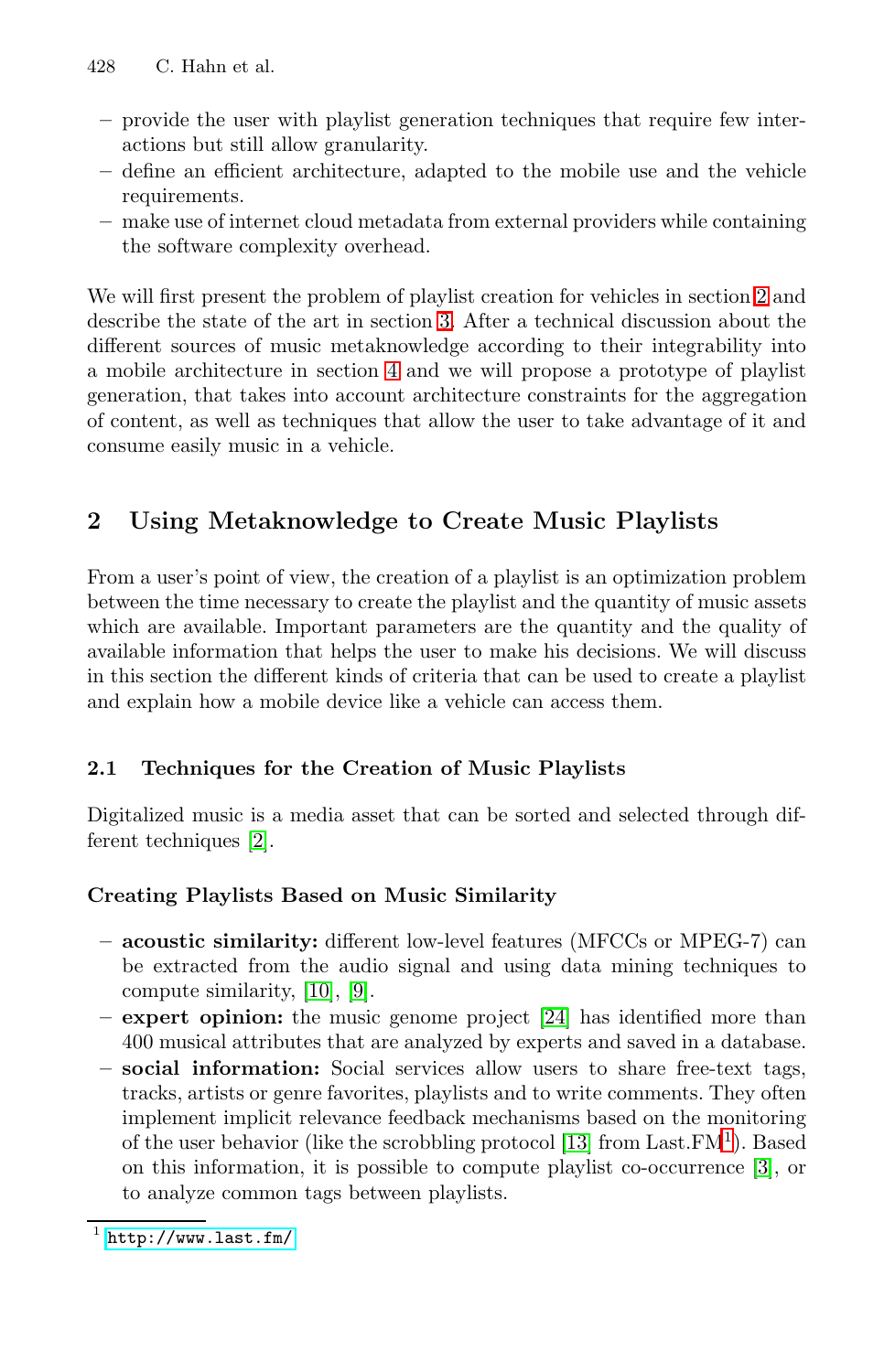### **Creating Playlists Based on Filtering Criteria**

- **artistic performance:** The semantic description of music performances [19] can help to define playlist creation criteria: author information, performer, instrument, year of release, etc.
- **[h](#page-15-3)igh-level acoustic features:** Based on the acc[ous](#page-15-2)tic features mentioned previously, MPEG-7 defines high-level d[escr](#page-14-5)iptors such as *Timbre*, *Melody* and *Tempo*. They can be considered as understandable for all users, even those with minimal music expertise.
- **genre:** Genres are defined on cultural and historical backgrounds [14]. They define commonly accepted cultural properties of music composition and performance.
- **mood:** A mood is a long lasting personal affect. The energy-stress [22], or valence-arousal [21] models have been developed by psychology research to semantically describe it. Regarding music the Moodswing [11] proposes a technique to select m[usic](#page-1-2) according to the mood.
- **web crawled information:** The world wide web is an important source of comments on musical performances. Analyzing it allows to identify the popularity of an artist (how often the artist has been quoted in musical reviews) and his hotness (how he he has been quoted the last week).

#### **2.2 Accessing Media Information Knowledge**

Accessing the information we have defined in 2.1 is a crucial step to its aggregation and its use in playlist generation. This section describes the different types of multimedia metaknowledge sources that can be used to filter music tracks. In our context, metaknowledg[e](#page-3-0) [m](#page-3-0)eans every kind of knowledge about the content that can help in selecting it among others through one or several criteria. We draw a distinction between metadata that is extracted from the content, metacontent that is delivered together with the content and metainformation that can be linked to the content.

**Agent Self Extracted Metadata.** A first option to access knowledge is to extract it directly from the content (see table 1). Low-level features as well as some high-level features can be accessed this way.

In spite of their advantages, we believe that th[e](#page-4-1) metadata extraction has currently too many shortcomi[ngs](#page-5-1) to be integrated as such in a vehicle. This is the reason why we decided not to use this technique in our prototype. However, we will consider in section 4.3 other external services that propose to deliver metacontent extracted from the content itself.

**Co-delivered Metacontent.** Metacontent like the performing artist, or a cover art illustration is delivered together with the audio content (see table 2). This knowledge is tightly linked to the value chain (see 4.1) of the music distribution;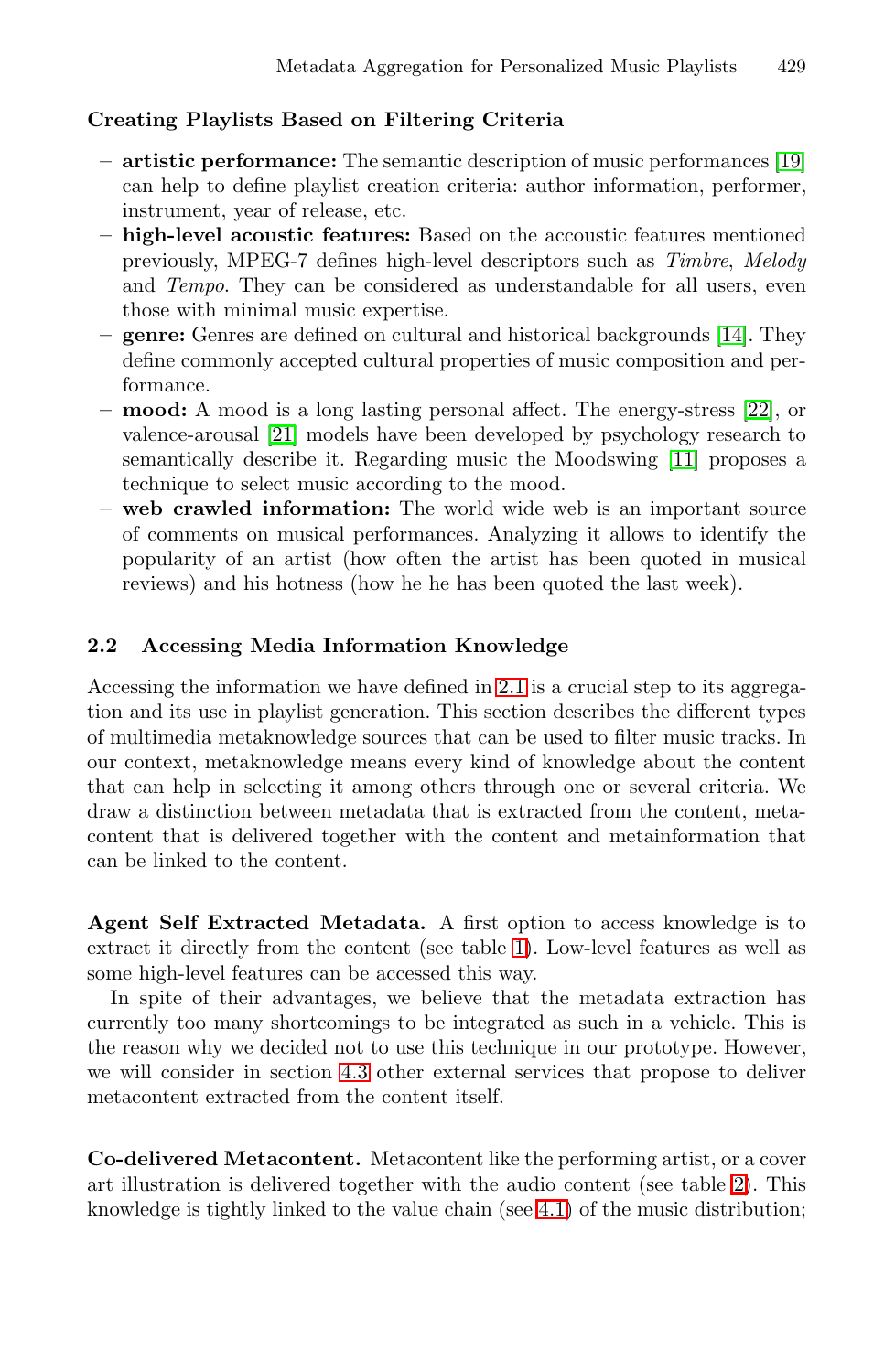| Playlist creation                                                                                                                                                                                                                                                                                                                                                                              | Integration in a mobile device                                                                                                                                                         |  |  |  |  |
|------------------------------------------------------------------------------------------------------------------------------------------------------------------------------------------------------------------------------------------------------------------------------------------------------------------------------------------------------------------------------------------------|----------------------------------------------------------------------------------------------------------------------------------------------------------------------------------------|--|--|--|--|
| Advantages                                                                                                                                                                                                                                                                                                                                                                                     |                                                                                                                                                                                        |  |  |  |  |
| extraction. The more features can connectivity.<br>be extracted, the more criteria can<br>be used.<br>A lot of algorithms based on simi-<br>larity are available.                                                                                                                                                                                                                              | The quality of the metadata is en-Extracting information directly in<br>tirely based on the quality of the the client limits the need of internet                                      |  |  |  |  |
| Disadvantages                                                                                                                                                                                                                                                                                                                                                                                  |                                                                                                                                                                                        |  |  |  |  |
| the computation of music similarity multi-layered architecture does not<br>but cannot be used as such as filter-scale to the aggregation role.<br>ing criteria by a user with no music Considering the chain value, the dy-<br>expertise.<br>has shown some limits and under- not scale to the increasing amount<br>performs, methods based on high-of available content.<br>$level data[5]$ . | Low-level descriptors are useful for The extraction of metadata in a<br>namic computation of such features<br>Pure acoustic based music selection in a client or in an aggregator does |  |  |  |  |

<span id="page-3-0"></span>**Table 1.** Self extracted metadata

from the producer to the publisher and to the online provider. It mainly consists in expert information: track name, artist name, album name, year of release. The ID3 tags were one of the first attempts to propose a standard way to deliver track, artist, album and genre information, within the MP3 mediacontainer. Afterwards then other formats have been proposed based on structured binary information of the mediacontainer, or XML formats.

**Separately Delivered Metainformation.** In the past years, an increasing amount of internet services aimed at federating new sources of metainformation without providing music data themselves. We can distinguish:

- **–** textual information based on web cr[aw](#page-5-2)ling.
- **–** music similarity: it can be based on automated music analysis (Gracenote), expert annotations (Music Genome Project), or social information (playlistco-occurrence).
- **–** social tagging and classification, like Last.fm or Finetune who allow their user to give free-text tags to the tracks or the artists, and compare user profiles based on the listening behavior.

Since they do not propose the content themselves (see table 3), they all need to implement some kind of identification in order to deliver the metacontent for a specific music track. This identification can be based:

**–** either on extracted metadata: computation of a unique fingerprint of the track  $[4]$ ,  $[1]$ ;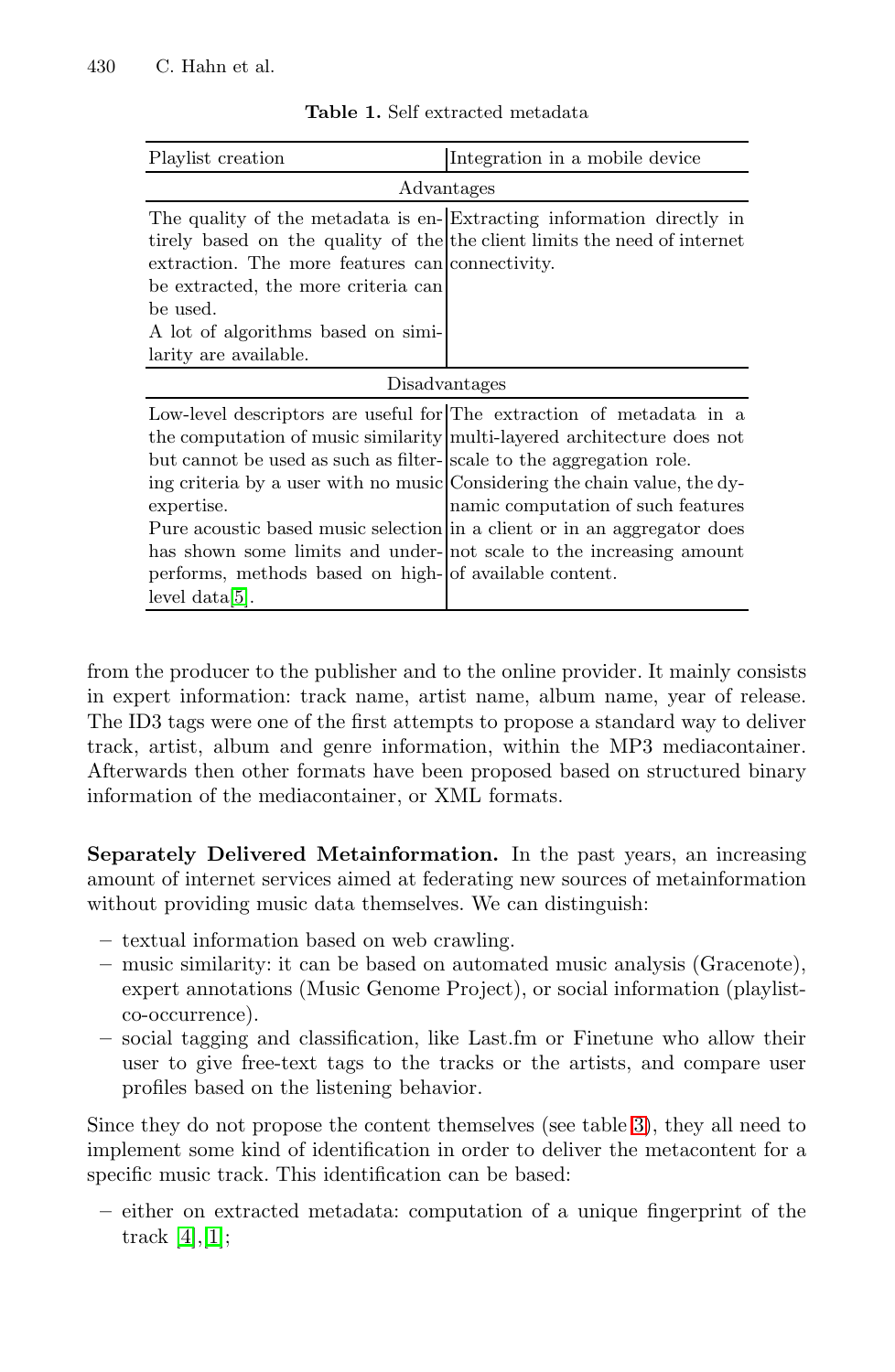| Playlist creation                                                                                                                                                                                                                                                                                                                                   | Integration in a mobile device                                                                                                                                                              |  |  |  |  |
|-----------------------------------------------------------------------------------------------------------------------------------------------------------------------------------------------------------------------------------------------------------------------------------------------------------------------------------------------------|---------------------------------------------------------------------------------------------------------------------------------------------------------------------------------------------|--|--|--|--|
| Advantages                                                                                                                                                                                                                                                                                                                                          |                                                                                                                                                                                             |  |  |  |  |
| in terms of reliability.                                                                                                                                                                                                                                                                                                                            | Correctness: Co-delivered metacon-This type of metacontent does not<br>tent has usually a very good quality need any extra processing neither<br>on client side nor on aggregation<br>side. |  |  |  |  |
| Disadvantages                                                                                                                                                                                                                                                                                                                                       |                                                                                                                                                                                             |  |  |  |  |
| an aggregating recommender sys- is necessary.<br>tem to propose twice the same<br>artists or oppositely to underesti-<br>mate his importance.<br>Completeness: for taxonomic val-<br>ues like genre or mood, the inner<br>structure (number of genre, hierar-<br>chy, dependency between semantic<br>concepts) can vary a lot between<br>providers. | Consistency: spelling differences be-The whole content need to be re-<br>tween different providers may lead quested even if only the metadata                                               |  |  |  |  |

<span id="page-4-1"></span>**Table 2.** Co-delivered metacontent

<span id="page-4-0"></span>**–** or on the co-delivered textual metacontent: the metadata is available through a search engine using the name of the track, or the name of the artist performing it.

### **3 Related [Wo](#page-14-6)rk**

The music information and retrieval (MIR) research has already presented recommende[r sy](#page-14-7)stems to help users to create playlists. The *Simple Playlist Generator* [15] proposes to create a playlist based on a seed song. Using the user's skipping b[eh](#page-14-8)avior [16], it is possible to infer implicit relevance feedback and improve the playlists.

In the field of data visualization, the development of user interfaces for the display of music libraries such as in [12] or [8], has also lead indirectly to propose clients capable of creating music playlist by selecting regions on a map.

A third important aspect in the literature are the recommender systems based on user input filters. Satisfly [17] proposes to select the variance around a genre, an interpret, or an album, as well as a desired tempo or a specific time period (*i.e.* 60', 70', etc.). Musiclens [7] uses other original metadata like the intention of the music, importance of the voice or number of instruments.

Most of this research effort has focused on finding innovative ways to use metaknowledge for the creation of playlists. However, they gave rather little focus to the analysis of the quality of the metaknowledge for an online scenario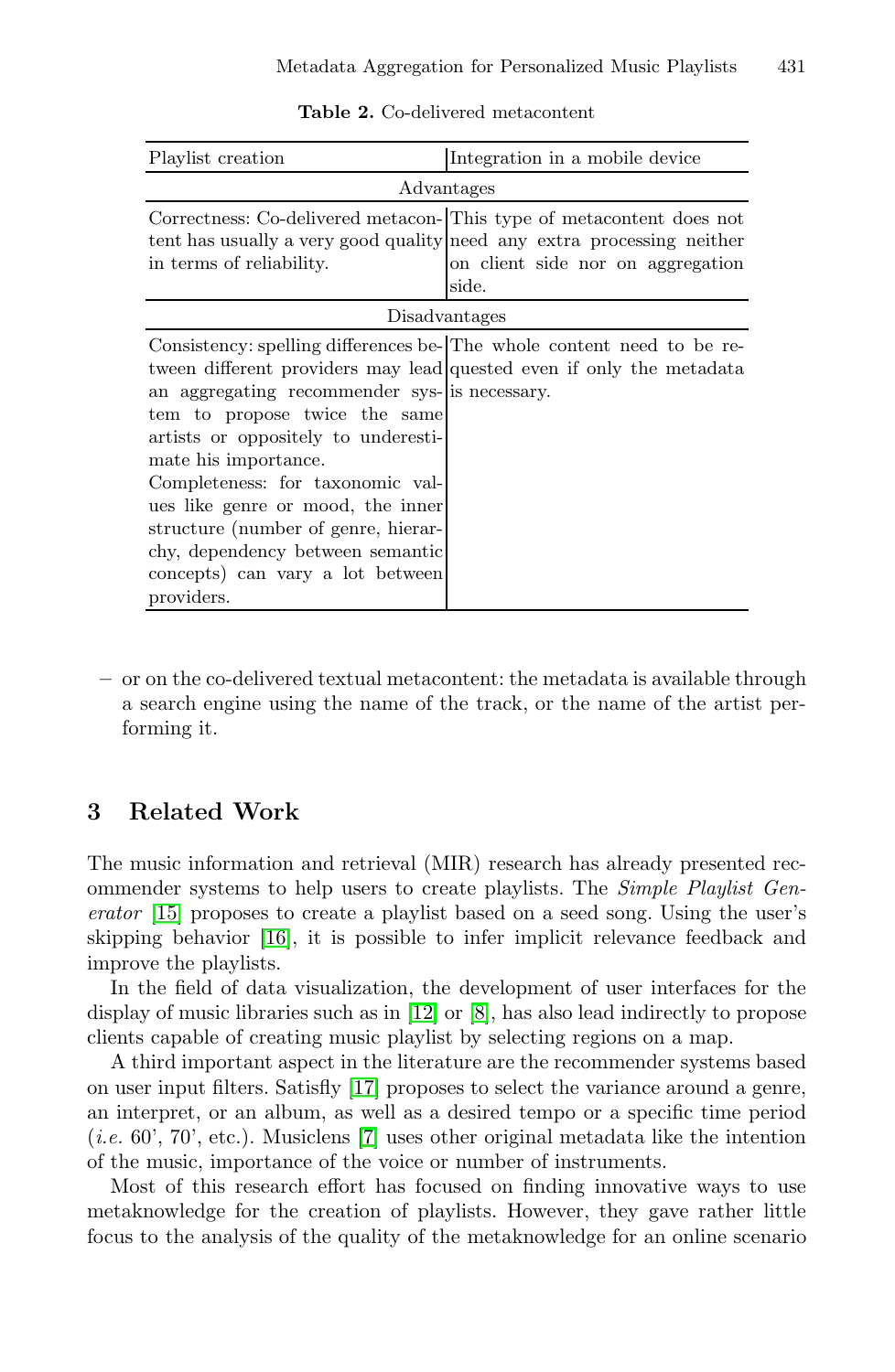<span id="page-5-2"></span>

| Table 3. Separately delivered metainformation |
|-----------------------------------------------|
|                                               |

| Playlist creation                                                                                                                                                                                                                                                                                                                                       | Integration in a mobile device                                                                                                                                                                                                                             |  |  |  |  |  |
|---------------------------------------------------------------------------------------------------------------------------------------------------------------------------------------------------------------------------------------------------------------------------------------------------------------------------------------------------------|------------------------------------------------------------------------------------------------------------------------------------------------------------------------------------------------------------------------------------------------------------|--|--|--|--|--|
| Advantages                                                                                                                                                                                                                                                                                                                                              |                                                                                                                                                                                                                                                            |  |  |  |  |  |
| not influenced by commercial ori-layered architecture.<br>entations and it allows address-<br>ing simultaneously different content<br>providers.<br>Some kind of information like popu-<br>larity, can only be gathered through<br>transverse crawling methods (web<br>information, radio charts, etc.),<br>that content providers do not pro-<br>vide. | Those data are independent from Most of those services can be ab-<br>the content provider, so they are stracted and aggregated in a multi-                                                                                                                 |  |  |  |  |  |
|                                                                                                                                                                                                                                                                                                                                                         | Disadvantages                                                                                                                                                                                                                                              |  |  |  |  |  |
| tion $ 18 $ .<br>The lack of consistency in the co- formation.<br>delivered metacontent may cause<br>problem to retrieve linked metain-<br>formation.                                                                                                                                                                                                   | Correctness: folksonomy and other The architecture of such system is<br>user generated content need of-less efficient than former systems,<br>ten extraprocessing of normaliza-since the query of new metadata re-<br>quires bidirectional exchange of in- |  |  |  |  |  |

<span id="page-5-0"></span>where the content changes every day, and the way to integrate it efficiently in a mobile infrastructure. Moreover, most of them did not address the topic of vehicle clients which have limited user interaction possibilities.

# <span id="page-5-1"></span>**4 Prototype**

Before giving [the](#page-14-9) details of our prototype we think it is important to analyze what are the different sources of content and metacontent that we need in order to perform playlist generation in a vehicle using daily changing on-demand media.

### **4.1 Role Definition**

The music industry is a complex ecosystem that has been dramatically changed by the digitizing of music assets [20]. The generation of playlists and more generally the selection and display of media content can be schematically positioned at the end the value chain, after the production and publication of content (see figure 1).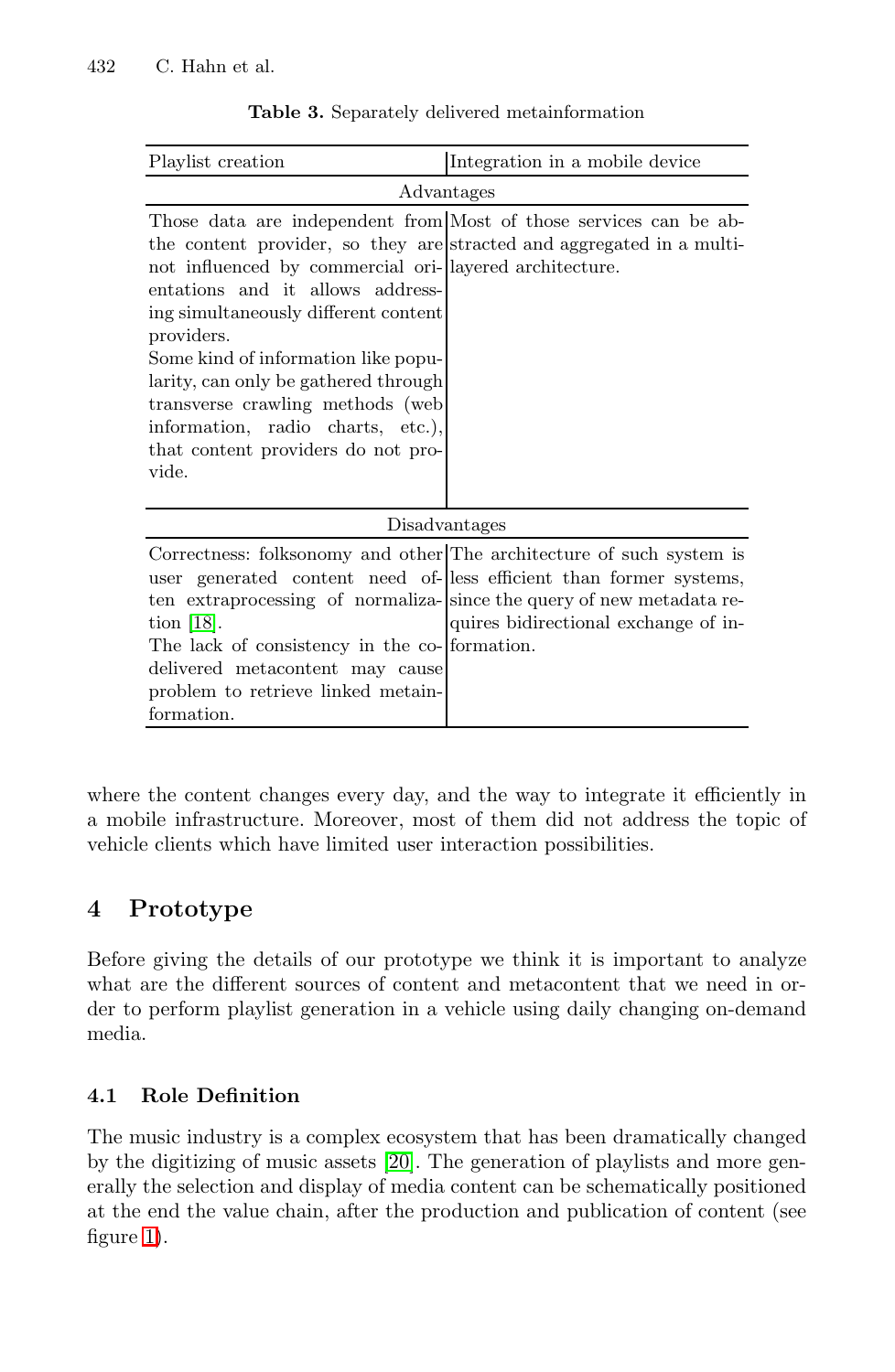

**Fig. 1.** Extension of the value chain, with internet services

With the development of internet as a media distribution channel, new services have emerged which do not propose content but rather [meta](#page-1-2)data. We identify mainly two categories of them.

- **–** Web crawlers and cloud services: They provide metadata based on information gathered from the web.
- **–** Social services: They provide information based on social services.

On the one hand, the increasing amount of information available through this services simplifies some processing tasks for the clients as we announced in 2.1 but on the other hand they involve a multiplication of interfaces which would lead to a serious overhead in the software complexity of vehicle clients, and increase the latency needed to access those services. New functional roles need to be developed in order to achieve:

- **–** The aggregation of multiple providers, like music providers and metacontent providers while maintaining a low software complexity.
- **–** The caching of metacontent to interconnect structured information and provide reactive user interfaces.

### **4.2 Functional Architecture**

Our prototype focuses on the implementation of a multilayered architecture.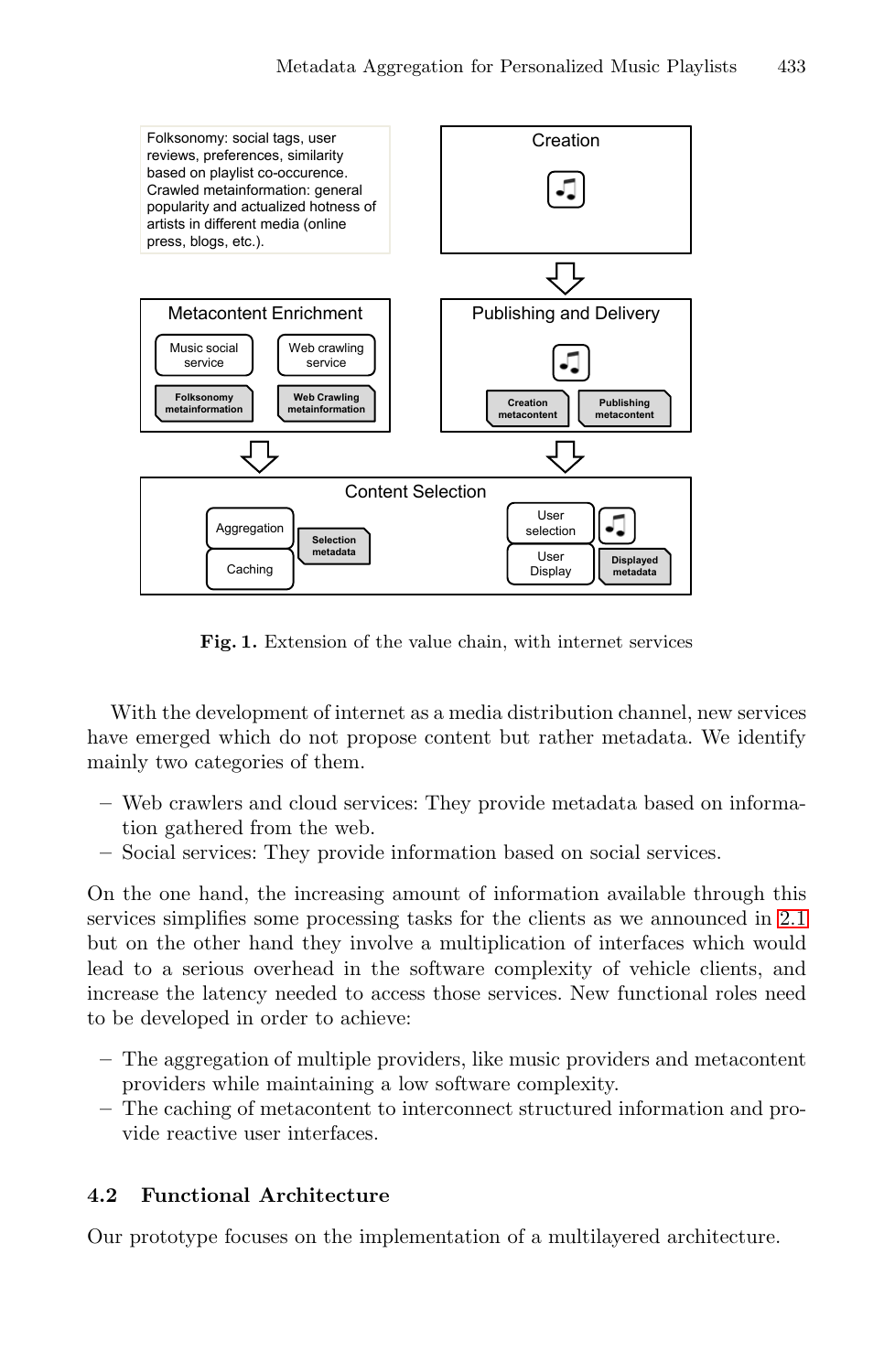

**Fig. 2.** The functional components of the architecture for generating playlists in a mobile environment

**Abstraction.** Since the prototype uses different kinds of metadata- and contentprovider to have access to a comprehensive set of knowledge, it needs to access them all in a common way. This component abstracts their functionalities by providing common functions like *search for track* or *similar tracks for* a specific song to other software components. Thereby the precise implementation of the several providers is hidden to the frontend and the playlist generator.

**Aggregation.** The data is collected and merged from different providers through the abstraction component. This component builds up information entities which hold all required metadata. The set of required metadata is defined by the caching component.

During the aggregation of data different metadata sources have to be assembled. Our prototype uses metadata provided by experts as well as metadata provided by the so called folksonomies. To assemble them the system has to consider factors like spelling differences in track or artist names and the various kinds of identifiers.

**Caching.** This component caches a representative sample of the digital available music of our content providers. In order to best support the user in his playlist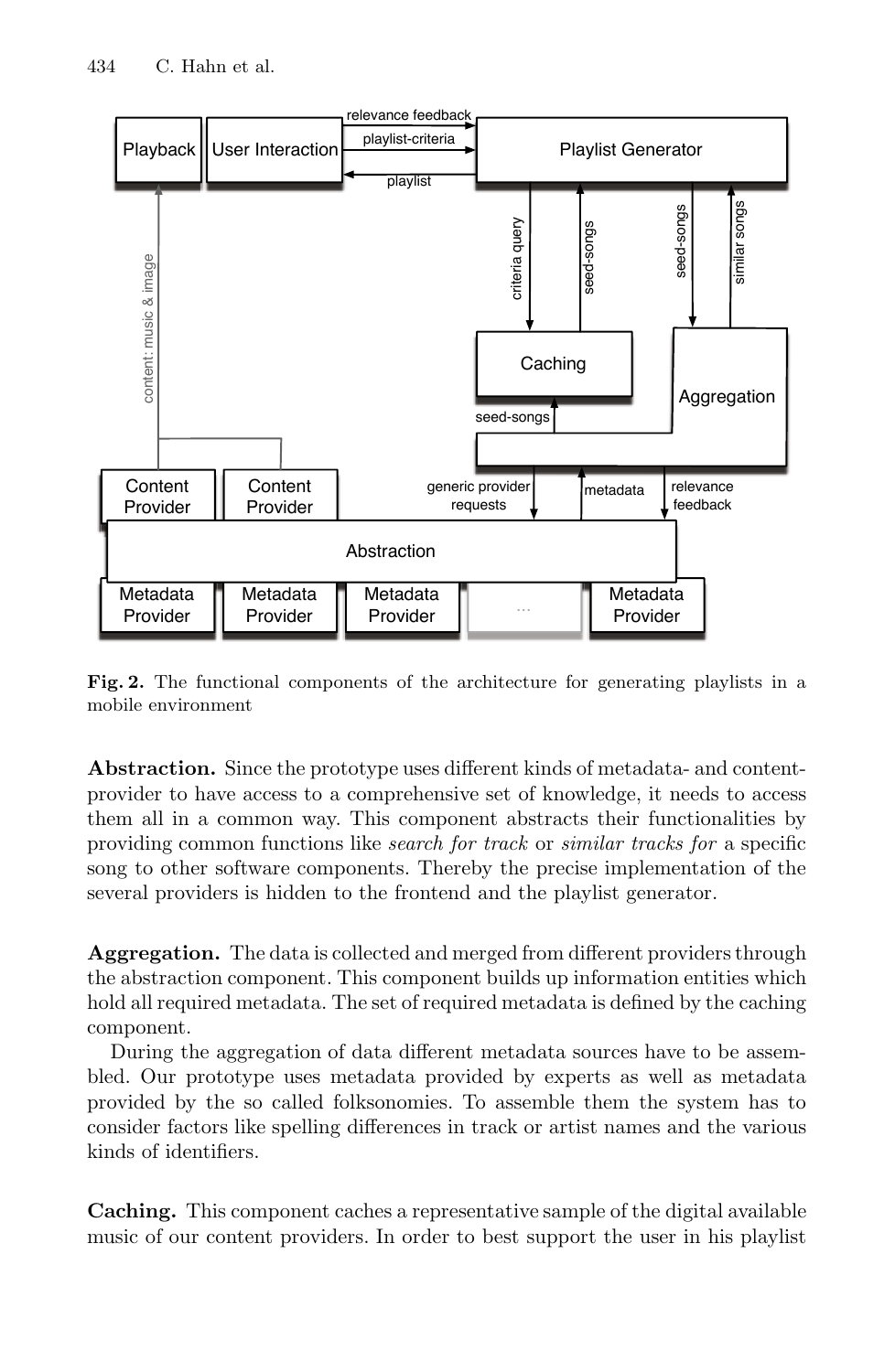generation process, the system must react to the user interactions very fast. Short reaction times reduce the risk of distraction from the primary task of the vehicle-driver. Thereby, it reduces the cognitive disorder.

These cached information permits a multi-criteria playlist generation. The cached tracks have to support the following attributes:

- **–** name of track, artist and album;
- **–** year of release;
- **–** genre and mood information;
- **–** ratings of the popularity;
- **–** user specific ratings;
- **–** album cover;
- **–** download URL of the audio data.

The Aggregation component provides this component with metadata, collected from different providers. This data collections and caching process is scheduled as a background process, independently from the p[layl](#page-9-0)ist generation process.

**Playlist Generator.** This component receives from the vehicle, resp. from the driver, a set of criteria which are the constraints for the desired playlist. By matching these criteria with cached songs it receives some seed-songs. These seed-songs provide the starting-point of the generated playlist. Combined with similar tracks to these seed-songs (over the Aggregation and Abstraction component), a playlist is automatically built up (for details see section 4.2 - the interlacing strategy).

**User Interaction & Playback.** By interacting with this component the user can control the whole system. As described he can select different criteria for his playlist. He can combine the following criteria in order to tell the system his current music tastes:

- **Genre:** A hierarchicaly structured tree with 8 top level genres likes *Rock*, *Pop*, *Jazz*, *Classical* and so on;
- **Mood:** A set of 25 moods, ordered in a valence-arousal grid;
- **Popularity:** A three stepped scale from *underground* over *mainstream* to *hot*;
- **Year:** A period of time or the exact year of publication;
- **Origin:** A personalized option like music from the own repository or loved songs.

For each selected criteria a preview of the playlist is presented. The songs of the preview derive from the caching component. Therefore they can be displayed very fast.

After the user has selected all his playlist constraints, the Playlist Generator builds up a list of tracks which fit these criteria. Thereupon the Generator returns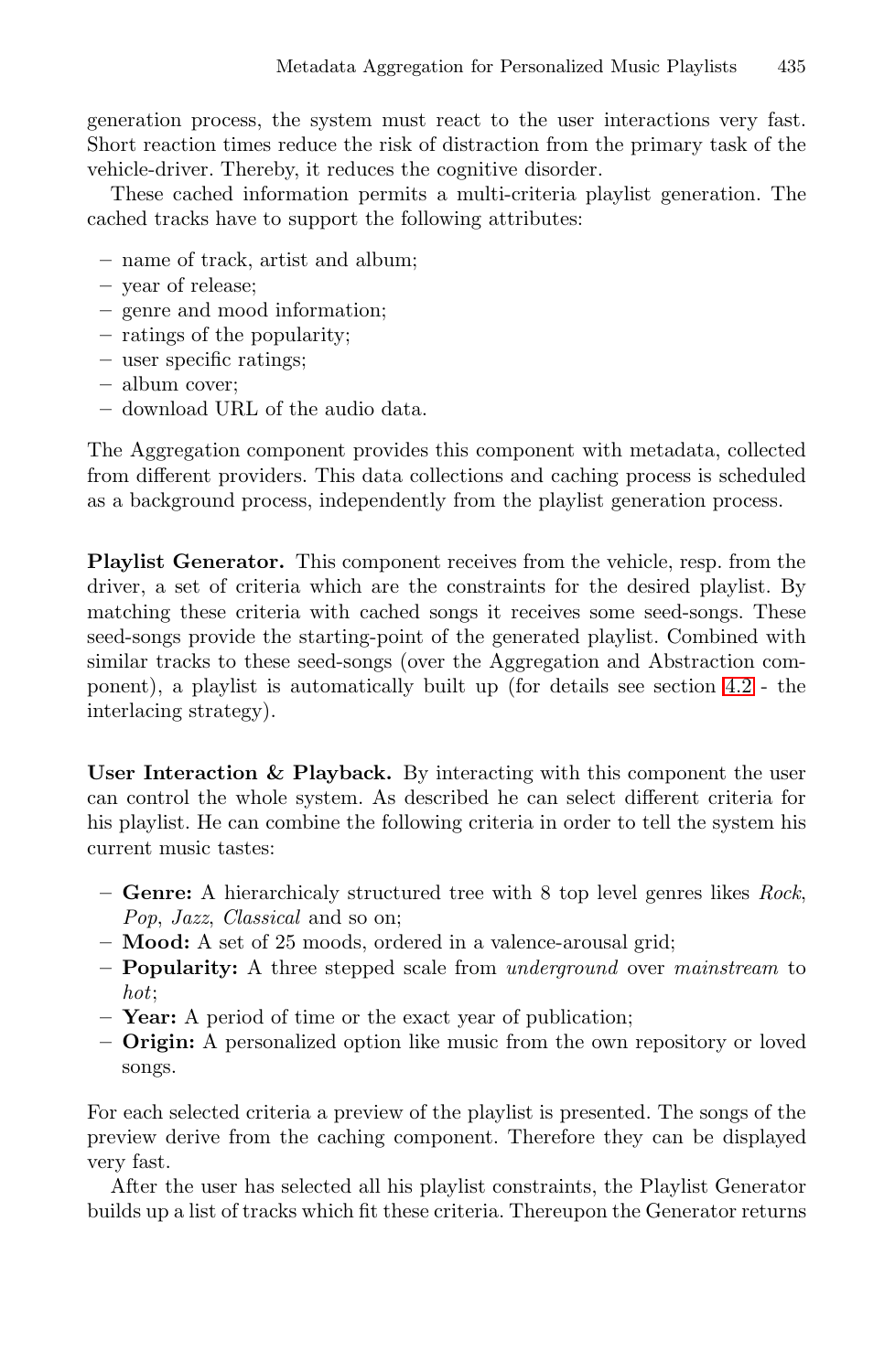<span id="page-9-1"></span>**Table 4.** Similar tracks for two seed song, collected from Last.fm's web service

|                | seed song 1: Mando Diao - Gloria      |                                                          |     | seed song 2: Kasabian - Fast Fuse |                                        |  |
|----------------|---------------------------------------|----------------------------------------------------------|-----|-----------------------------------|----------------------------------------|--|
|                | T1,1 Mando Diao                       | High Heels                                               |     | T1.2 Kasabian                     | Take Aim                               |  |
|                | T <sub>2</sub> ,1 The Libertines      | Can't Stand Me Now T2.2 Arctic Monkeys Fire and the Thud |     |                                   |                                        |  |
|                | T3.1 Johnossi                         | Man Must Dance                                           | C4  | $_{\rm Editors}$                  | Munich                                 |  |
| C1 –           | The Kooks                             | Do You Wanna                                             |     | T3,2 White Lies                   | Death                                  |  |
|                | T <sub>4</sub> ,1 Sugarplum Fairy She |                                                          |     | T4.2 Franz Ferdinand Turn It On   |                                        |  |
|                | T5.1 The Hives                        | Walk Idiot Walk                                          |     |                                   | T5.2 Arctic Monkeys Potion Approaching |  |
|                | $C2$ The Hives                        | <b>Tick Tick Boom</b>                                    | C1  | The Kooks                         | Do You Wanna                           |  |
|                | T6.1 Johnossi                         | 18 Karat Gold                                            |     | T <sub>6</sub> .2 The Libertines  | Can't Stand Me Now                     |  |
|                | T7,1 Razorlight                       | Wire To Wire                                             | C3- | Razorlight                        | America                                |  |
| C <sub>3</sub> | Razorlight                            | America                                                  | C2. | The Hives                         | <b>Tick Tick Boom</b>                  |  |
| C4             | Editors                               | Munich                                                   |     | T7.2 Kaiser Chiefs                | The Angry Mob                          |  |

the playlist to the user. Each track of the list has a download URL attribute. So the vehicle can request the songs directly from the content providers and playback them.

<span id="page-9-0"></span>**Query [Ad](#page-15-4)aption via Preference Relaxation.** In the case that a filter combination will not produce any results due to conflicting criteria the search query is gradually relaxed along the path of the category taxonomy. In particular, the most specific categories are replaced with their respective more general super categories until there are matching results which can be combined to a playlist of reasonable size. This approach is easily extensible to more sophisticated relaxation mechanism which incorporates additional domain knowledge into account such as those described in [23] for instance.

**Fast Filter Criteria Preview through Pre-Cached Content.** In order to support the driver in his playlist generation process a preview of the desired playlist will be offered. Each time the filter criteria changes a new preview demonstrates its influence on the final result.

The user can add as many filters as he wants, while filters from different categories are linked by a logical AND and filters from the same category are linked by a logical OR. We expect the user to naturally assume that kind of linkage.

**Track Interlacing Strategy and Parallel Metadata Aggregation.** Once a preview has been requested, the backend starts automatically a playlist generation process in background and saves the results. If the user is pleased with the preview, the playlist is transferred from the backend to the frontend, otherwise, it is deleted.

Since we are using different metadata providers to generate the playlist we had to develop an algorithm to combine the results. The playlist generation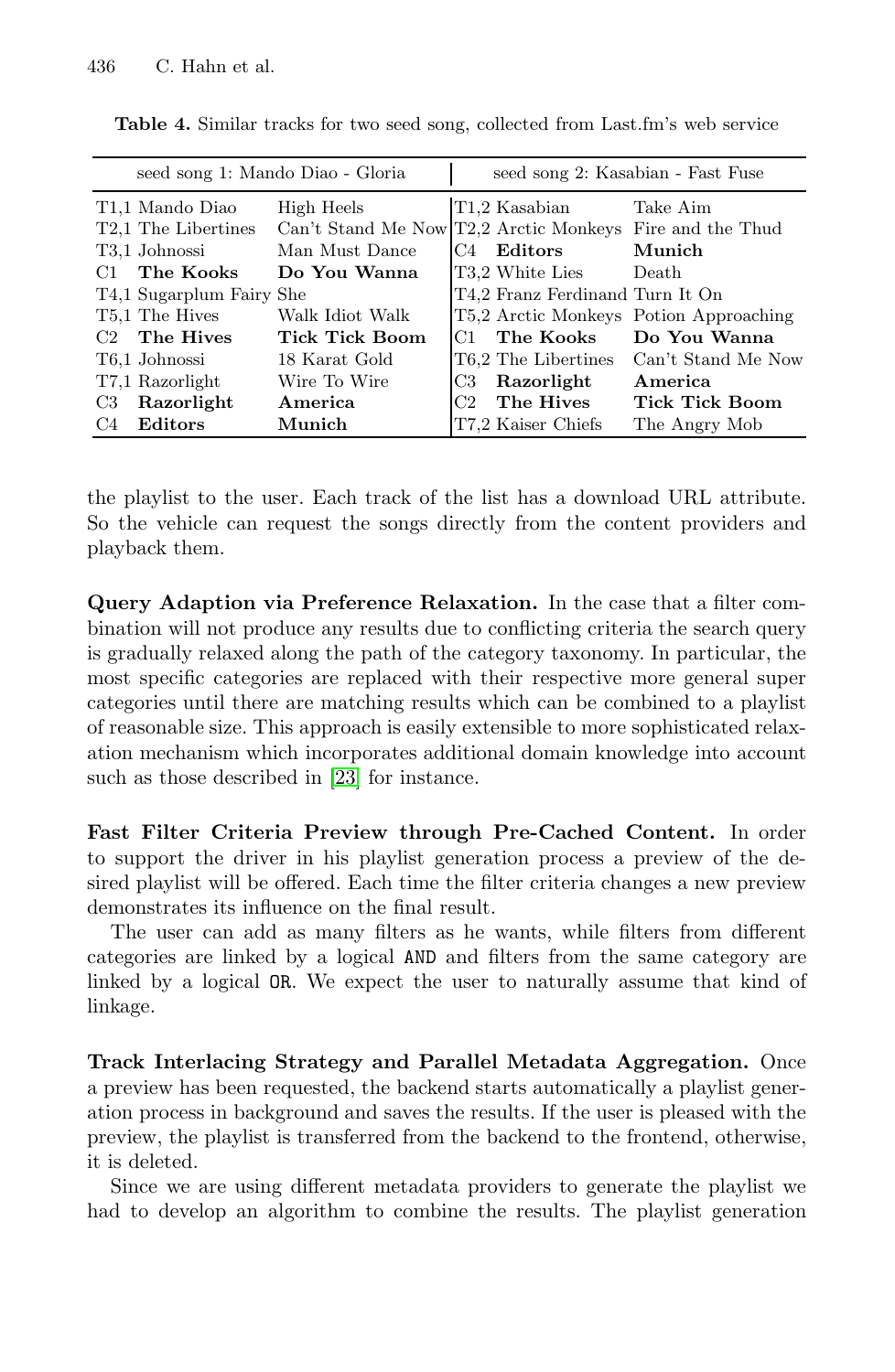

Fig. 3. The interlacing method to generate playlists with smooth track-to-track intersections. At the top two seed-songs with similar tracks (T) and common similar tracks (C). At the bottom the generated playlist with interlaced tracks for two seed-songs.

process is based on the preview tracks which consist in a list of *n* seed songs;  $\mathcal{S}[0] = \{s_1, s_2, ..., s_n\}$ . For every  $s_k$  there is set of  $m_k$  recommendations  $\mathcal{R}_{s_k}$  =  ${t_{1,k}, t_{2,k}, ..., t_{m_k,k}}$  which is retrieved from metadata providers. Our algorithm process incrementally and takes the first seed song  $s_1$  and searches in  $s_2, ..., s_n$ a song  $s_k$  such that the cardinal of  $\mathcal{C}_{s_1,s_k} = \mathcal{R}_{s_1} \cap \mathcal{R}_{s_k}$  is maximum, that is to say that the recommendations of  $s_1$  and  $s_k$  have the maximum of tracks in common (see [fi](#page-9-1)gure 3-1). The algorithm then carries on with the set  $S[1] =$  ${s_k, s_2, ..., s_{k-1}, s_{k+1}, ..., s_n}$  where *s*<sub>1</sub> has been removed, until  $S[n-1]$  when the set of seed songs is exhausted. This way, we create an ordered listed chain of seed-songs  $\mathcal{S}' = \{s_1, s_2', \ldots, s_n'\}$  where  $s_k'$  are a permutation of  $s_k$  and sets of common songs which can have different cardinality  $\mathcal{C}_{s_i,s_j}$ . A playlist can be created by placing the common songs between the seed songs as following:  $s_i'$ ,  $\mathcal{C}_{s'_{i+1},s'_{i}} \setminus \mathcal{C}_{s'_{i},s'_{i-1}}, s'_{i+1}, \mathcal{C}_{s'_{i+2},s'_{i+1}} \setminus \mathcal{C}_{s'_{i+1},s'_{i}},$  where  $\mathcal{C}_{x} \setminus \mathcal{C}_{y}$  is the difference between the sets  $C_x$  and  $C_y$ .

The figure 3-2 and the table 4 illustrate how the remaining tracks that are not common to the seed songs (*i.e.* they belong to the complementary of  $\mathcal{C}_{s'_i,s'_i}$ in  $\mathcal{R}_{s'_i} \cup \mathcal{R}_{s'_{i+1}}$  are interlaced between the common tracks completing the result, in order to create a playlist smoothly going from a seed song to another.

In order to deliver a playlist to the user as fast as possible, the collections of similar songs are (a) parallel retrieved and (b) the playlist generation is split in multiple parts. The parallel request for similar tracks accelerates the generation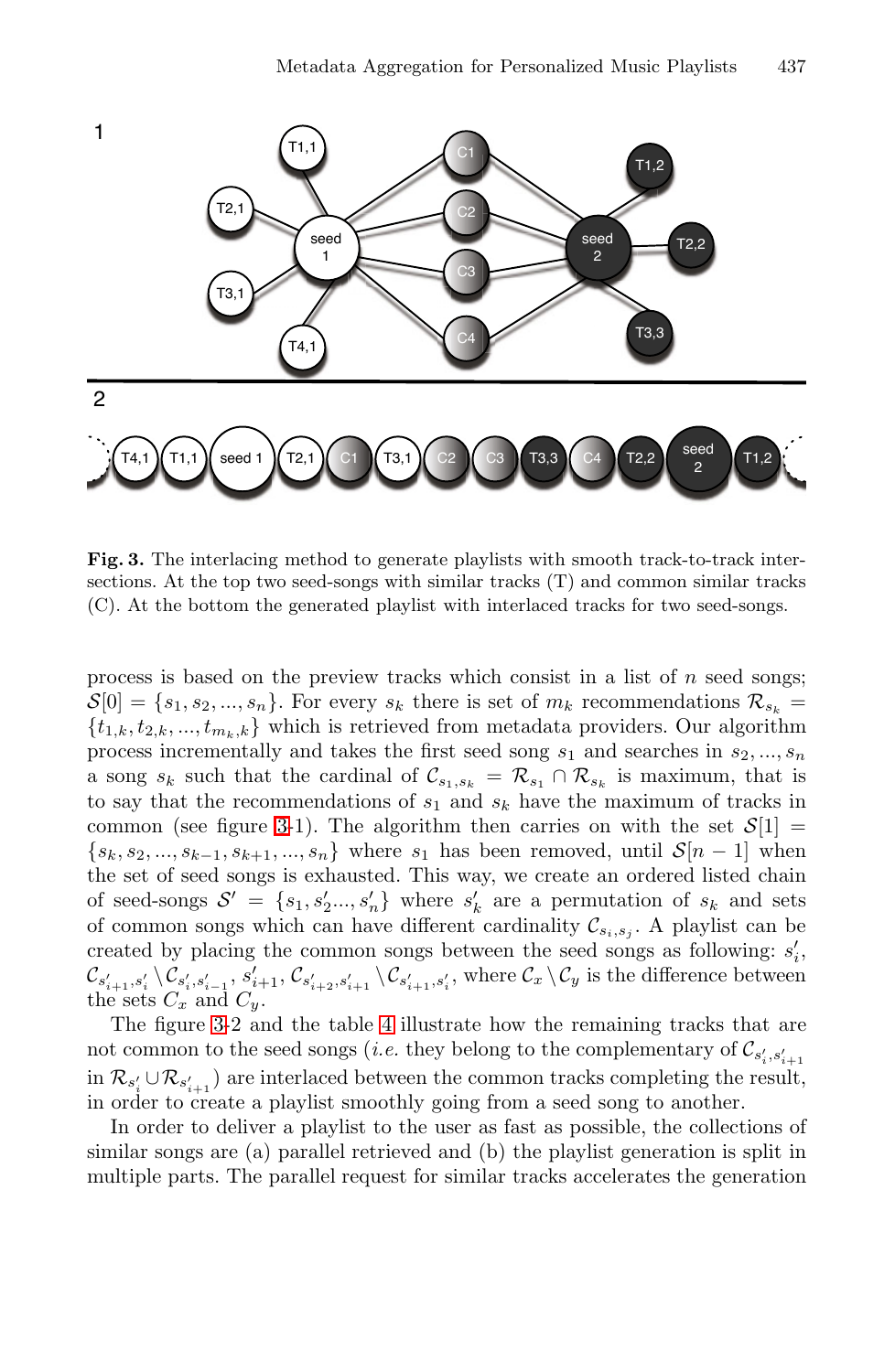

**Fig. 4.** The hardware architecture of the prototype

process. Depending on the latency of the service providers, waiting for the response takes a significant amount of time in generating the playlist. By splitting up the playlist a first part of it can be delivered in an acceptable delay to the user. Thereupon, while listening to the first tracks of the playlist, the other parts can be built up in background.

### **4.3 Deployment Architecture for a Mobile Use**

The presented functional components have to be deployed on an adequate hardware architecture. The prototype is split into two main applications: firstly the graphical user interface (the so called frontend), with whom the user can interact in the car and secondly a server (backend). A conceptual model of this architecture is presented in figure 1. The discussed functional components are mapped to the corresponding hardware components.

**Frontend.** The UI-Prototype we implemented for the frontend is written in Flash. The input/output-devices used in the prototype are the controller knob (a push-shift-rotate controller) fo[r i](#page-12-0)nput and the central information display (CID) for visual output. The music playback performs over the car audio system. The flash application runs in a Web-Browser based on Webkit and specifically developed to read commands from the controller. Commands are forwarded to the flash run-time using JavaScript. The browser is capable of handling gzip compression over HTTP, which helps reducing the latency of exchanging requests.

We use a 7 Series BMW for our experimental vehicle. It is equipped with an UMTS router and the described visual and haptic interface. A picture of the user interface in the vehicle is presented in figure 5.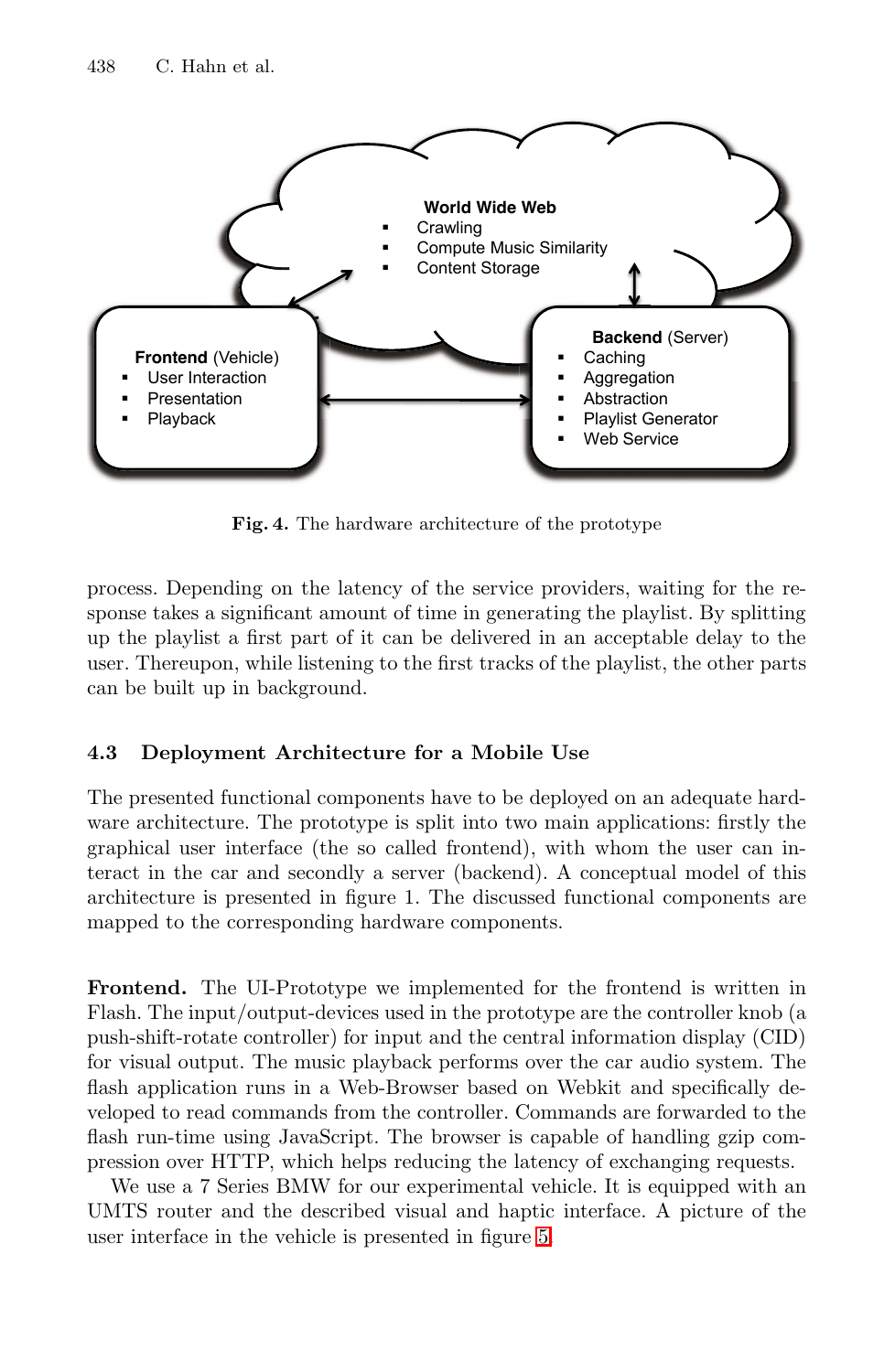**Backend.** We installed on a server a servlet container (Glassfish) and a relational database (MySQL). The functional component *Caching* is mapped to the relational database. The components *Abstraction*, *Aggregation* and *Playlist Generator* are deployed in the servlet container . The *Abstraction* handles the access to t[he](#page-12-1) several providers by implementing the web service API over WSDL or REST. The *Aggregation* and *[P](#page-12-2)laylist Generator* implement the business logic.

**World Wide Web.** The several providers for metadata and audio/imagecontent reside in t[he](#page-14-10) world wide web. These providers aggregate dynamically metadata by crawling the web for music related content. They also support services to identify tracks and deliver similar music to given seed-songs. We use the music-catalog from Rhapsody<sup>2</sup> with over 9 Mio. songs as content-provider as well as metadata-provider. Additionally Gracenote<sup>3</sup> supplies the prototype with mood-information. The social network Last.fm and the web crawler The Echo Nest complete the list of the metadata providers that we have used.

The backend offers a web service that can be accessed by the frontend. This service is designed in a RESTful style [6]. The data is transferred between frontand backend in XML format over HTTP.

<span id="page-12-0"></span>

**Fig. 5.** The experimental vehicle. left: graphical user interface, right: controller knob.

<span id="page-12-2"></span><span id="page-12-1"></span>First Results. We monitored the response time of the server to the client based on the simulation of 1000 user preview queries that generated around 1600 queries from the frontend to the backend, with a number of playlist criteria [from 1 to](http://www.rhapsody.com) 6. As depicted in figure 6, the response time does not depend of the [number o](http://www.gracenote.com)f criteria (still it is only database selects on the different rows of the track table) and remains reasonable from user experience since the user does not have to wait longer than 3 seconds. The variability in the results can be explained by the jitter of mobile communications, the very changing latency of internet web services. In order to permit an almost immediate start of the final playlist, its first three tracks are always composed of cached tracks, while

http://www.rhapsody.com

<sup>3</sup> http://www.gracenote.com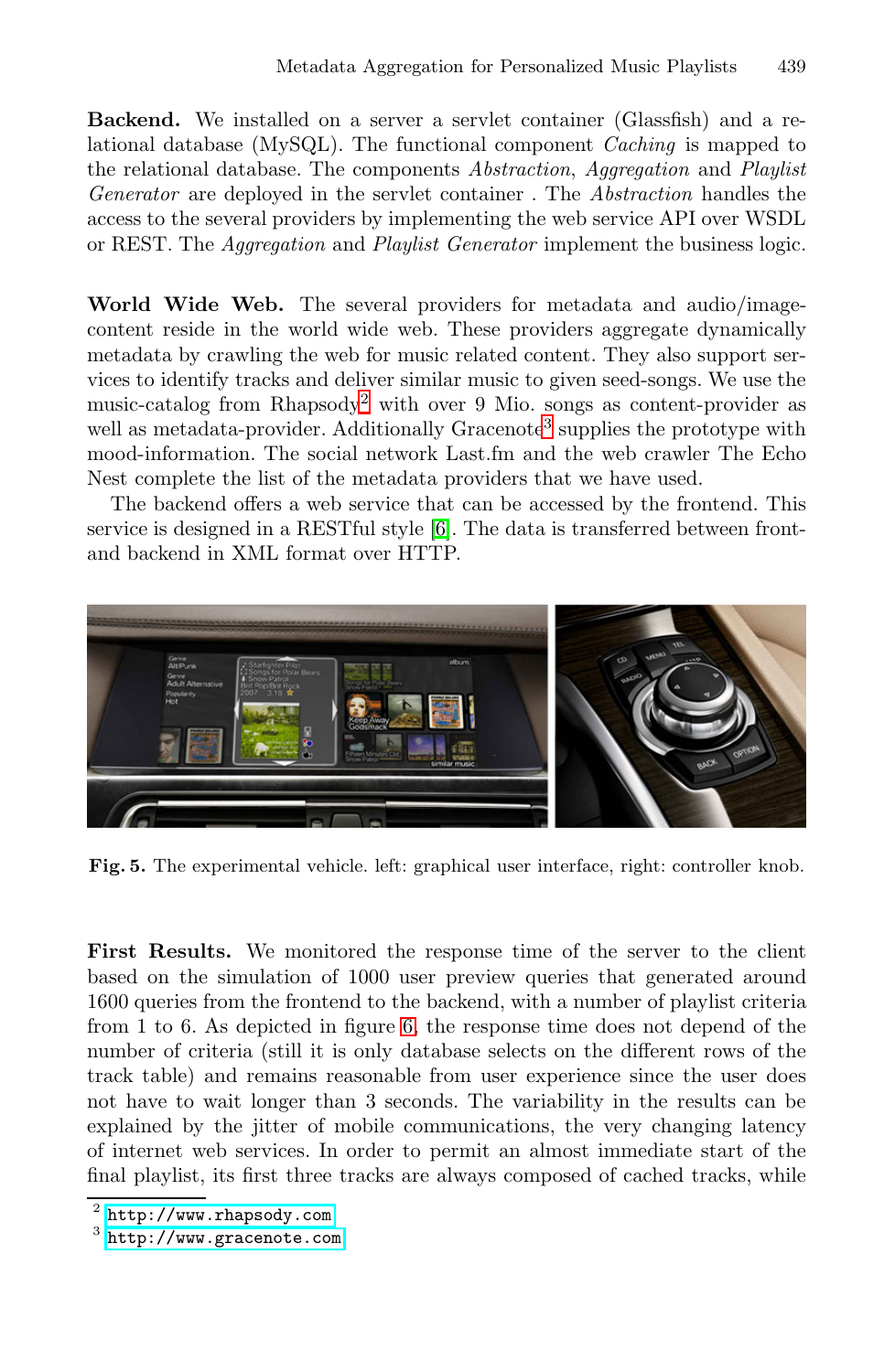

**Fig. 6.** Response time for the preview and the playlist over 1000 user queries

our system retrieves additional metadata in the background with the algorithm described formerly. As a result, the rendering of the playlist can start right after the preview.

# **5 Conclusion and Future Works**

We have analyzed the issues encountered when tackling the topic of personalized playlist creation in a vehicle. Our vehicle scenario involves usability aspects like selecting different metadata filters to create a playlist, overcoming the latency of some internet services and proposing the user alternative choices to modify the final result.

We have presented a prototype to illustrate how the main functional components, user display, caching, aggregation and abstraction can be deployed in a mobile architecture. We have noticed that even if this deployment gives satisfying results it could be improved to provide a more reactive interface for the preview of user queries.

We believe that new web technologies that will be implemented in mobile devices like HTML 5 browsers or Adobe Air, allow the development of efficient caching methods on the client side. Combined with a synchronization mechanism with our backend, a future version of our client will be able to give immediate previews of user queries avoiding the latency of backend requests.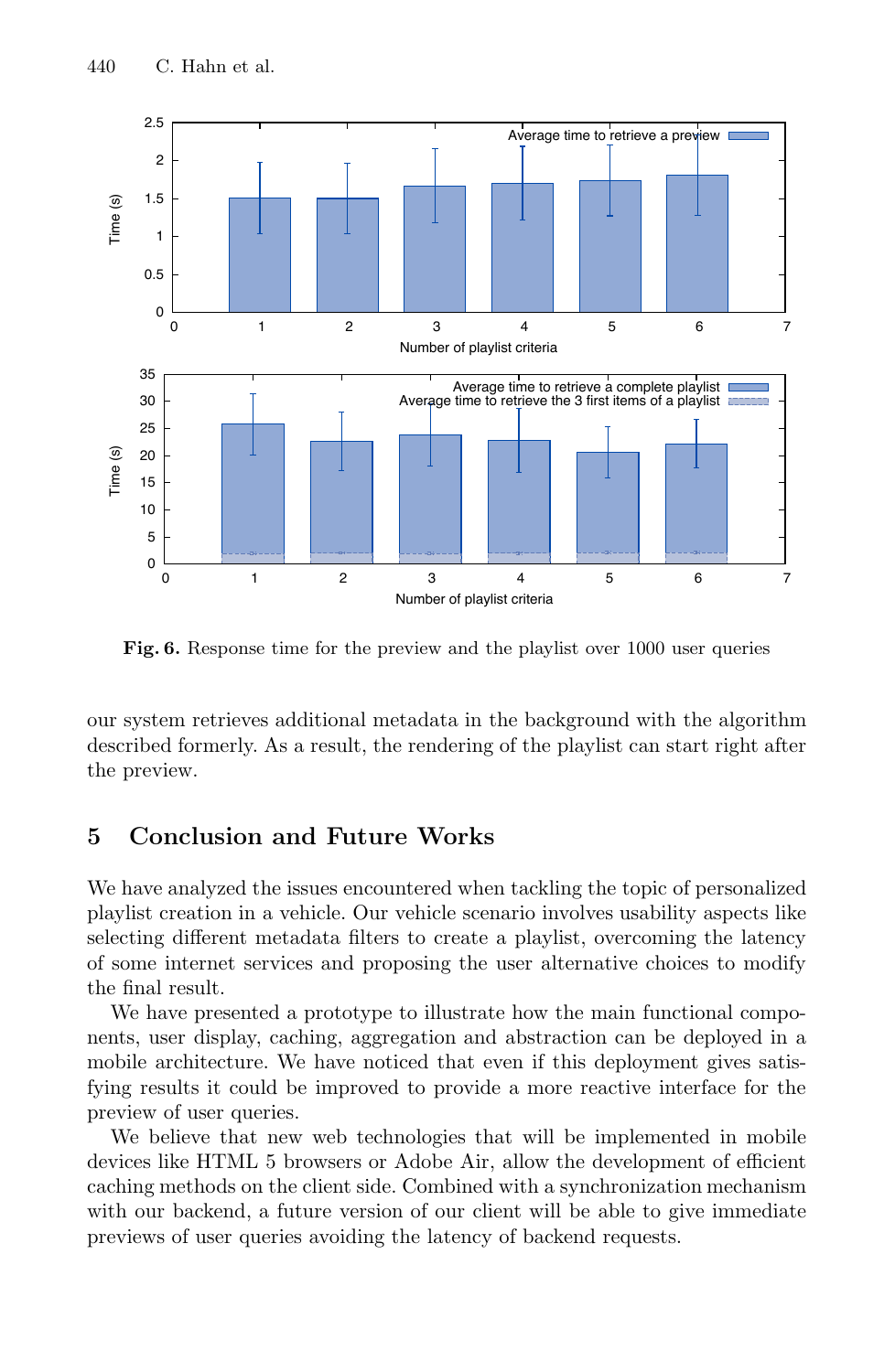### <span id="page-14-4"></span><span id="page-14-0"></span>**References**

- 1. Allamanche, E.: Content-based identification of audio material using mpeg-7 low level description. In: ISMIR (2001)
- <span id="page-14-10"></span>2. Berenzweig, A., Logan, B., Ellis, D.P.W., Whitman, B.P.W.: A large-scale evalua[tion](http://mtg.upf.edu/~ocelma/PhD/doc/ocelma-thesis.pdf) [of](http://mtg.upf.edu/~ocelma/PhD/doc/ocelma-thesis.pdf) [acoustic](http://mtg.upf.edu/~ocelma/PhD/doc/ocelma-thesis.pdf) [and](http://mtg.upf.edu/~ocelma/PhD/doc/ocelma-thesis.pdf) [subjective](http://mtg.upf.edu/~ocelma/PhD/doc/ocelma-thesis.pdf) [music-sim](http://mtg.upf.edu/~ocelma/PhD/doc/ocelma-thesis.pdf)ilarity measures. Computer Music Journal 28(2), 63–76 (2004)
- <span id="page-14-8"></span>3. Bernhardsson, E.: Imple[menting a Scalable Music Recommend](http://finetunes.musiclens.de/)er System. Master's thesis (2009)
- 4. Cano, P., Batlle, E., Kalker, T., Haitsma, J.: A review of algorithms for audio fingerprinting. VLSI Signal Processing 41(3), 271–284 (2005)
- <span id="page-14-2"></span>5. Celma, O.: Music Recommendation and Discovery in the Long Tail. Ph.D. thesis, Universitat Pompeu Fabra, Barcelona, Spain (2008),
	- http://mtg.upf.edu/~ocelma/PhD/doc/ocelma-thesis.pdf
- <span id="page-14-1"></span>6. Fielding, R.: Architectural styles and the design of network-based software architectures. Ph.D. thesis, Citeseer (2000)
- <span id="page-14-5"></span>7. Finetunes: musiclens - in tune with you (2010), http://finetunes.musiclens.de/ (accessed June 9, 2010)
- <span id="page-14-6"></span>8. van Gulik, R., Vignoli, F.: Visual playlist generation on the artist map. In: Proceedings of the International Conference on Music Information Retrieval ISMIR, Citeseer (2005)
- <span id="page-14-3"></span>9. Haitsma, J., Kalker, T.: A highly robust audio fingerprinting system. In: ISMIR (2002)
- [10.](http://www.audioscrobbler.net/) [Kastner,](http://www.audioscrobbler.net/) [T.,](http://www.audioscrobbler.net/) [Allamanch](http://www.audioscrobbler.net/)e, E., Herre, J., Hellmuth, O., Cremer, M., Grossmann, H.: Mpeg-7 scalable robust audio fingerprinting (May 2002)
- 11. Kim, Y., Schmidt, E., Emelle, L.: Moodswings: A collaborative game for music mood label collection. In: Proc. Intl. Symp. Music Information Retrieval (2008)
- 12. Lillie, A.S.: MusicBox: Navigating the space of your music. Master's thesis, School of Architecture and Planning, Massachusetts Institute of Technology (September 2008)
- <span id="page-14-7"></span>13. Audioscrobbler Ltd. Audioscrobbler. The social music technology playground (2010), http://www.audioscrobbler.net/ (accessed June 9, 2010)
- 14. Pachet, F., Cazaly, D.: A Taxonomy of Musical Genres. In: Proceedings of the 1st Conference of Content-Based Multimedia Information Access (RIAO), Paris, France (April 2000)
- 15. Pampalk, E., Gasser, M.: An implementation of a simple playlist generator based on audio similarity measures and user feedback (2006)
- <span id="page-14-9"></span>16. Pampalk, E., Pohle, T., Widmer, G.: Dynamic playlist generation based on skipping behavior. In: Proc. of Int. Symposium on Music Information Retrieval (2005)
- 17. Pauws, S., van de Wijdeven, S.: User evaluation of a new interactive playlist generation concept. In: Proc. Sixth International Conference on Music Information Retrieval (ISMIR 2005), Citeseer, vol. 11, p. 15 (2005)
- 18. Peters, I., Weller, K.: Tag gardening for folksonomy enrichment and maintenance. Webology 5(3) (2008)
- 19. Raimond, Y.: A Distributed Music Information System. Ph.D. thesis, Queen Mary, University of London (November 2008)
- 20. Rayport, J., Sviokla, J.: Exploiting the Virtual Value Chain. The McKinsey Quarterly (1), 21–22 (1996)